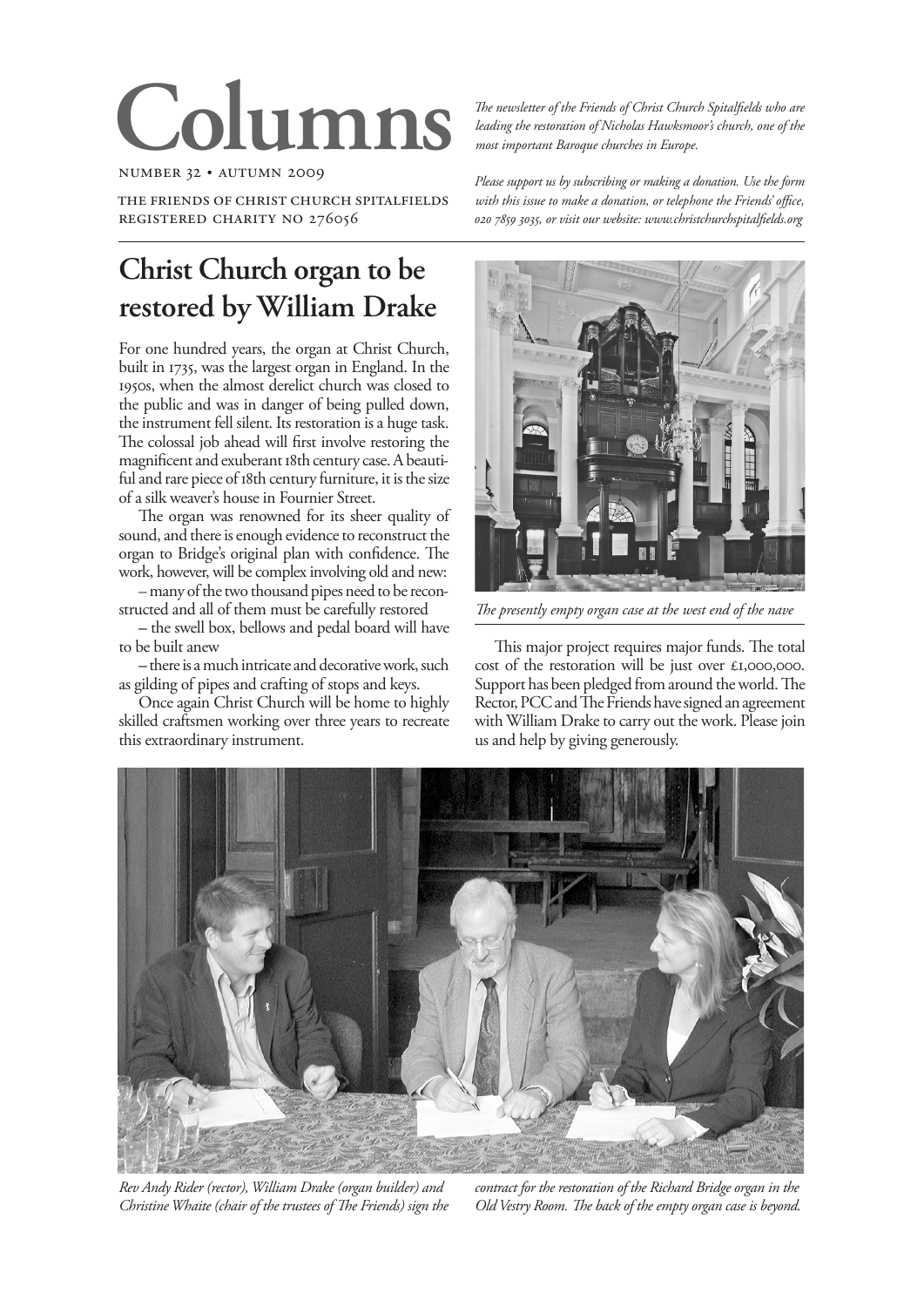## **The Christ Church organ as living history**

*William McVicker* 

After the Restoration of the Monarchy in 1660 an English cultural revolution began. Influences from Europe – particularly Holland, France and Italy – were especially prevalent. The grand architectural classical style favoured by Louis XIV at Versailles also found favour with English architects; in music, the French influence eventually waned; Handel arrived in London in 1712, fresh from Italy, favouring the Corelli style peppered with his own Germanic contrapuntal idiom; his blend of European influences helped reshape the English musical scene.

Fed by this rich vein of fresh blood, the Spitalfields organ was born in 1735; it is both a confident assimilation of foreign influences and a bold statement in its own right of the English organ-building style of early Georgian England.

Its value is immense – not least because it is a remarkable survival from a hugely important period of English musical history, but because it is the jewel in the crown of Hawksmoor's ecclesiastical masterpiece, and because it represents a missing piece in a jigsaw of eighteenth-century musical culture which keyboard musicians are only just coming to terms with. Like Handel, the Bridge organ had a huge influence over a generation of English composers and was talk of the town – and will be once again when its restoration is complete. The instrument's qualities will allow not only the performance of a wide range of organ music from a wide range of periods, but it will allow us to understand how the English and European repertoire of the Georgian era relate to one another. The Bridge organ is living history and will turn heads once again, just as it did some 275 years ago.

*Dr William McVicker is consultant to the organ project*  together with Dr Nicholas Thistlethwaite.

# **Visiting Christ Church**

The opening times at Christ Church have been extended and are now:

Sunday: Service 10.30AM, open to public IAM-4PM.

Monday: II AM-2PM if not in use for service or event\* Tuesday: IIAM-4PM (I2 noon: guided tour sometimes available\*)

Wednesday–Friday 11 AM–2 PM, if not in use for service or event\*

 $*$ Please call in advance to check:  $02074265360$ .

Postcards and publications are on sale at the church on Tuesdays and Sundays.

The Parish is organising volunteers to be on duty in the church and sell cards and publications. If you can spare an hour or two on a weekly or monthly basis, or you would like some more information please contact Kim Gooding, 020 7426 5360, or at:

welcomeofficer@christchurchspitalfields.org.uk

#### **William Drake, organ builder**

William Drake is one of the most renowned organ restorers in Europe today. Following an apprenticeship abroad, he established a workshop in Buckfastleigh, Devon, in 1974 in conjunction with the John Loosemore Centre for the study of organ performance and early music. The teaching programme at the Centre was discontinued in 1988, but Drake continues to operate from a complex of buildings in Buckfastleigh which includes a redundant chapel.

The firm currently has a staff of five in addition to William Drake, including craftsmen from Holland and France.

Since its foundation, the firm's work has focused principally on the restoration of historic English organs and the building of new instruments in historic styles. The latter include commissions for the Chapel of St Mary Undercroft in the Palace of Westminster, Trinity College of Music, Greenwich, and (to be completed immediately before the Spitalfields restoration), the OBE Chapel in St Paul's Cathedral.

Drake has restored or reconstructed a significant number of historic organs including Lulworth Castle Chapel, Dorset ( $1780-5$ ), St Paul, Deptford (c.  $1745$ ), St Anne, Limehouse (1851), St Giles-in-the-Fields, London (1734, 1856), Christ's Chapel of God's Gift, Dulwich (1760), and the Ball Room organ in Buckingham Palace  $(1818, 1855)$ . This last contract led to his appointment as an Organ Builder to Her Majesty The Queen.

William Drake therefore brings to the Spitalfields project a wealth of experience and an unsurpassed reputation for work of the highest quality. The reinstatement of the Richard Bridge organ in Christ Church promises to be a landmark in the field of restoration opening up all sorts of possibilities for the performance and study of English keyboard music of the Georgian era.

*October* 

### **Dates for your diary**

**Gabrieli Ensemble:** concert at Christ Church Tuesday 3 November at 7.30pm *Songs of Farewell:* contrasts music of mourning and consolation from the ancient to modern. Details at www.gabrieli.com

**Spitalfields Music** (formerly Spitalfields Festival) brings a short series of eclectic musical performances to Spitalfields this winter including: **Stile Antico**: concert at Christ Church

Thursday 10 December 7-8pm

Early Music vocal ensemble Stile Antico perform Thomas Tallis' magnificent 7-part mass, written for the combined choirs of the Spanish and English Chapels Royal in 1554.

Arrive early and hear the Society of Royal Cumberland Youths ring Grandsire Triples on the Christ Church bells  $(6.15 - 7pm)$ .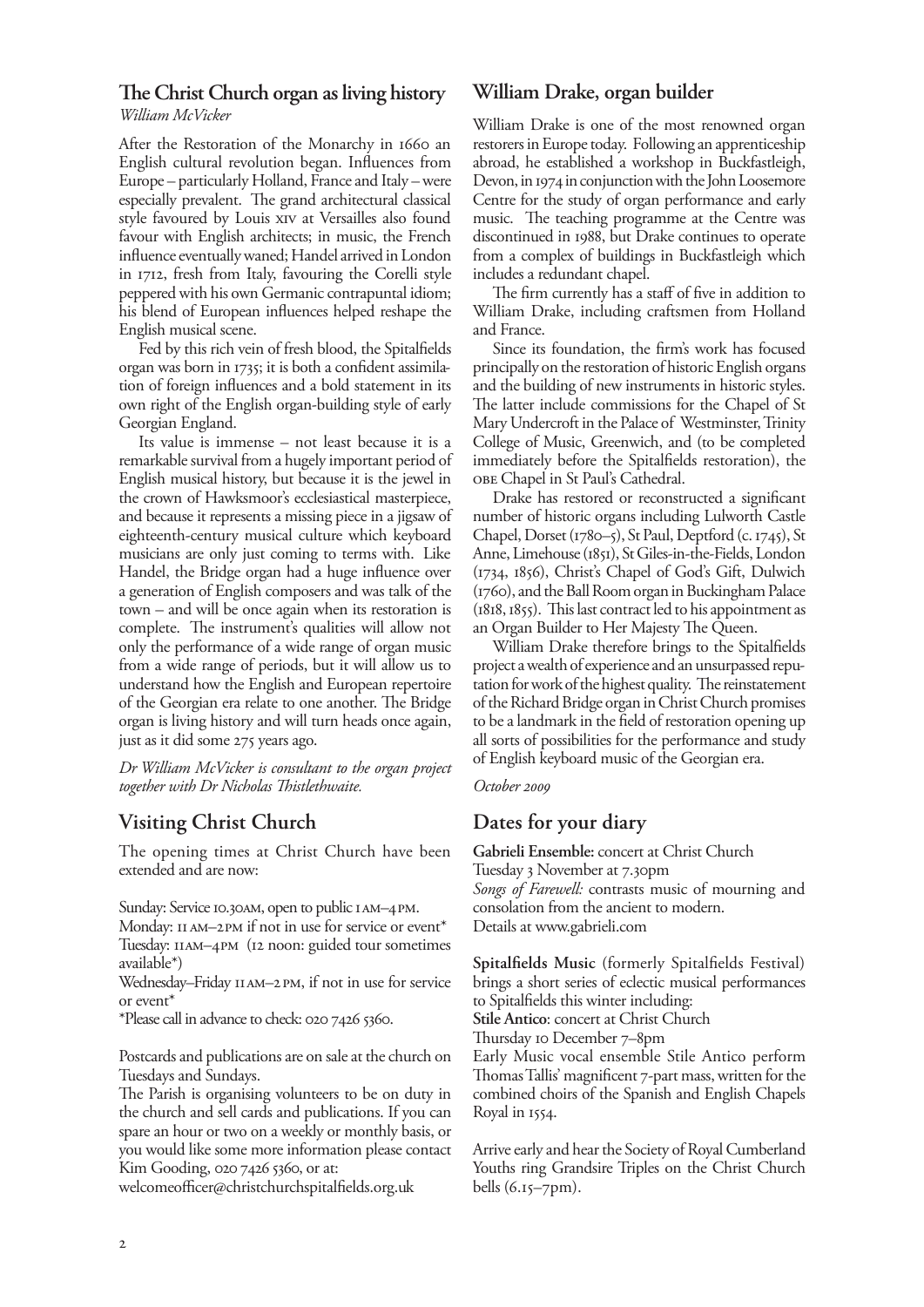## **How to support the Friends**

To become an acknowledged Supporter of the Friends of Christ Church Spitalfields please make a minimum annual donation of  $\epsilon_{25}$  ( $\epsilon_{30}$  for overseas). You can contribute towards the restoration of Christ Church or the Richard Bridge Organ. Supporters receive the Friends' newsletter *Columns* and advance notice of tours, lectures and other special events that the Friends organise.

#### **Standing Order**

**Your bank and account details:**

| Sort code -- |  |
|--------------|--|
|              |  |

#### **I enclose my cheque for:**

 $\Box$  £25  $\Box$  £30  $\Box$  £50  $\Box$  £1,000  $\Box$  other  $f_1, \ldots, f_n$ Please make cheques payable to:

The Friends of Christ Church Spitalfields.

**Please complete the sections below:**

# giftaid it

If you are a UK taxpayer please Gift Aid your donation If you are a UK taxpayer please Gift Aid your donation and increase your gift at no extra cost to you. Every £I that you give is worth  $\epsilon$ 1.25 to the Friends reclaimed through the Gift Aid scheme if you sign the Gift Aid declaration.

 $\Box$  I am a UK taxpayer and would like The Friends of Christ Church Spitalfields to treat all donations that I make (and until I notify you otherwise) as Gift Aid donations. I understand that I must have paid an amount of Income Tax or Capital Gains Tax equal to the tax you reclaim on my donations.

Signature ....................................................................

You can give money in several ways:

- by **payroll giving** through Give As You Earn
- with a **credit or debit card** through our web site.

Or, by completing the appropriate parts of this page: • by **standing order** (helping us to plan ahead and

- keep down administrative costs)
- by bank or CAF **cheque**.

Please pay to the Royal Bank of Scotland plc of 62-63 Threadneedle Street, London EC2R 8LA, sort code 15-10-00 for the credit of The Friends of Christ Church Spitalfields Account No 13075487 the sum of:

 $\epsilon$  ................ each  $\Box$  month  $\Box$  quarter  $\Box$  year starting on dd/mm/yy (no earlier than one month from today, please) until further notice. This donation is in addition to\*/replaces\* previous Standing Orders, if any, in favour of the Charity. The Friends will process Standing Orders and forward them to your bank. \**delete as applicable*

#### **Please complete the sections below:**

#### **Please allocate my donation towards the restoration of:**

- Q Christ Church Spitalfields
- $\Box$  The Richard Bridge Organ

The Friends would like to acknowledge gifts of  $\epsilon$ 25 or more in *Columns*, but if you wish to remain anonymous please tick the box below:

QPlease do not print my name in *Columns*

Data Protection Act 1998: the information you provide will only be used by the Friends of Christ Church Spitalfields and will not be passed to any other organisations.

Thank you. Please return the completed page to: FOCCS, FREEPOST, LONDON EI 6BR